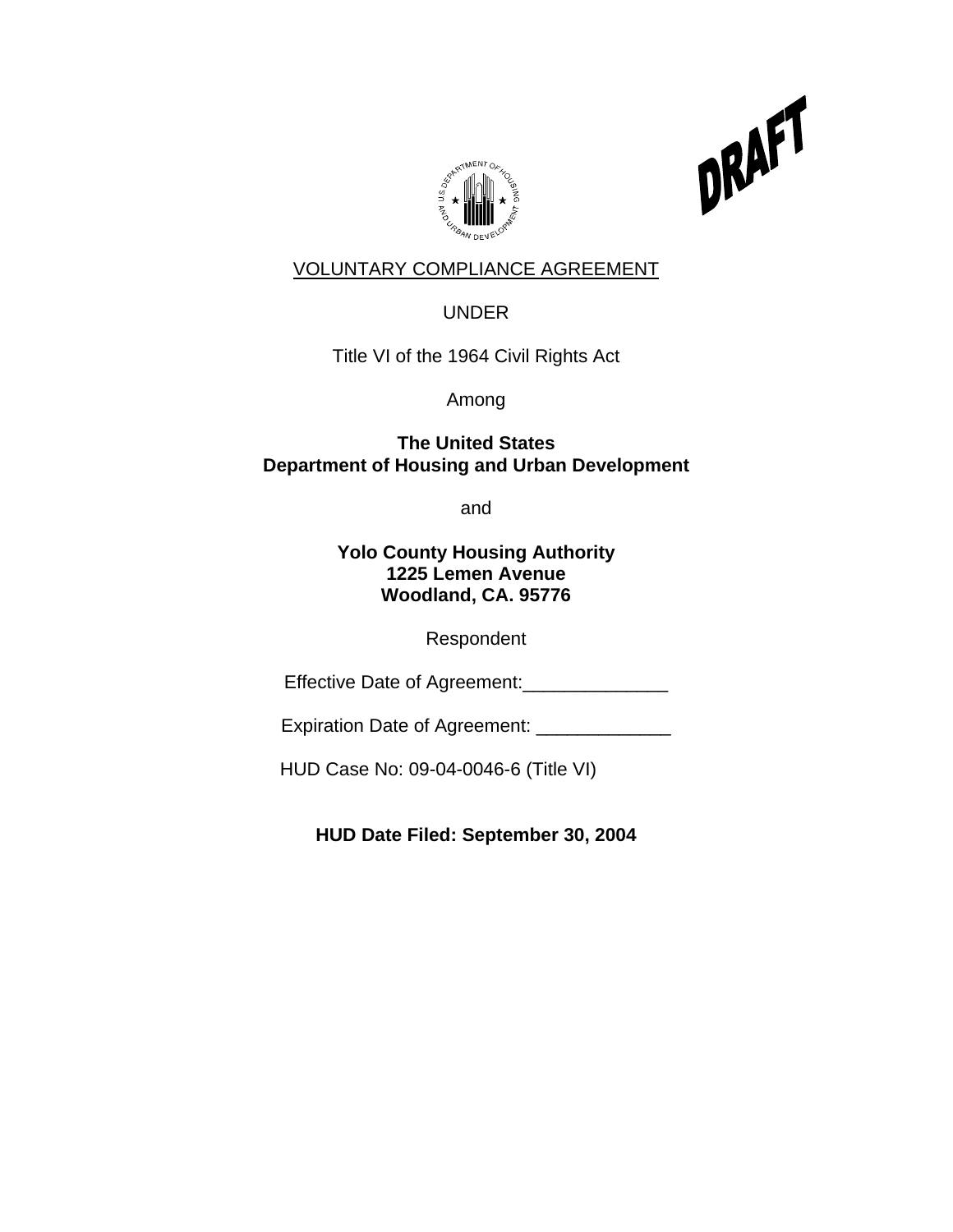

## **I. GENERAL PROVISIONS**

1. On September 30, 2004, ------------ (hereinafter "the Complainant") filed a complaint under Title VI of the 1964 Civil Rights Act as amended (42 U.S.C. 3600 et seq.), against the Yolo County Housing Authority, (hereinafter "the Respondent"), having been named in and served with a copy of said complaint, and the Secretary of the United States Department of Housing and Urban Development (hereinafter "the Department"), having undertaken an accelerated investigation of said complaint, herein agree that the complaint be resolved under the following terms and conditions.

- 2. The parties acknowledge that this Agreement is a voluntary and full settlement of the disputed complaint. No party has been coerced, intimidated, threatened, or in any way forced to become a party to this Agreement. The parties have read and fully understand the significance of the terms set forth herein.
- 3. It is understood that the Respondent denies any violation of law, and that this Agreement does not constitute an admission by the Respondent or evidence of a determination by the Department of any violation of the Title VI of the Civil Rights Act of 1964. The Department reserves the right to conduct a review of the Respondent's compliance with it's obligations under Title VI of the Civil Rights Act of 1964 that are not raised in the complaint.
- 4. The Respondent agrees that, in the interest of speedily concluding this matter, this Agreement may be executed by the parties' signatures on separate pages. The separate signed pages will be attached to the body of the Agreement to constitute one document. To avoid delay, the parties agree that signature pages received via facsimile will be considered official provided that the original copy of the signature page is forwarded to the Department immediately upon signing of the Agreement or within 10 days from the date of the Agreement. Both the original and faxed signature pages will be retained in the official case file.
- 5. This Agreement will become effective on the date it is signed by the Regional Director, Fair Housing Enforcement Center, Pacific/Hawaii Field Office. The Director, acting on behalf of the Secretary, retains authority to approve or disapprove this Agreement.
- 6. The term of this Agreement shall be three (3) years from its effective date.
- 7. This Agreement is binding upon the U.S. Department of Housing and Urban Development; the Respondent, its employees, heirs, successors and assigns.
- 8. It is understood that the signature of David Serena is made with the authority of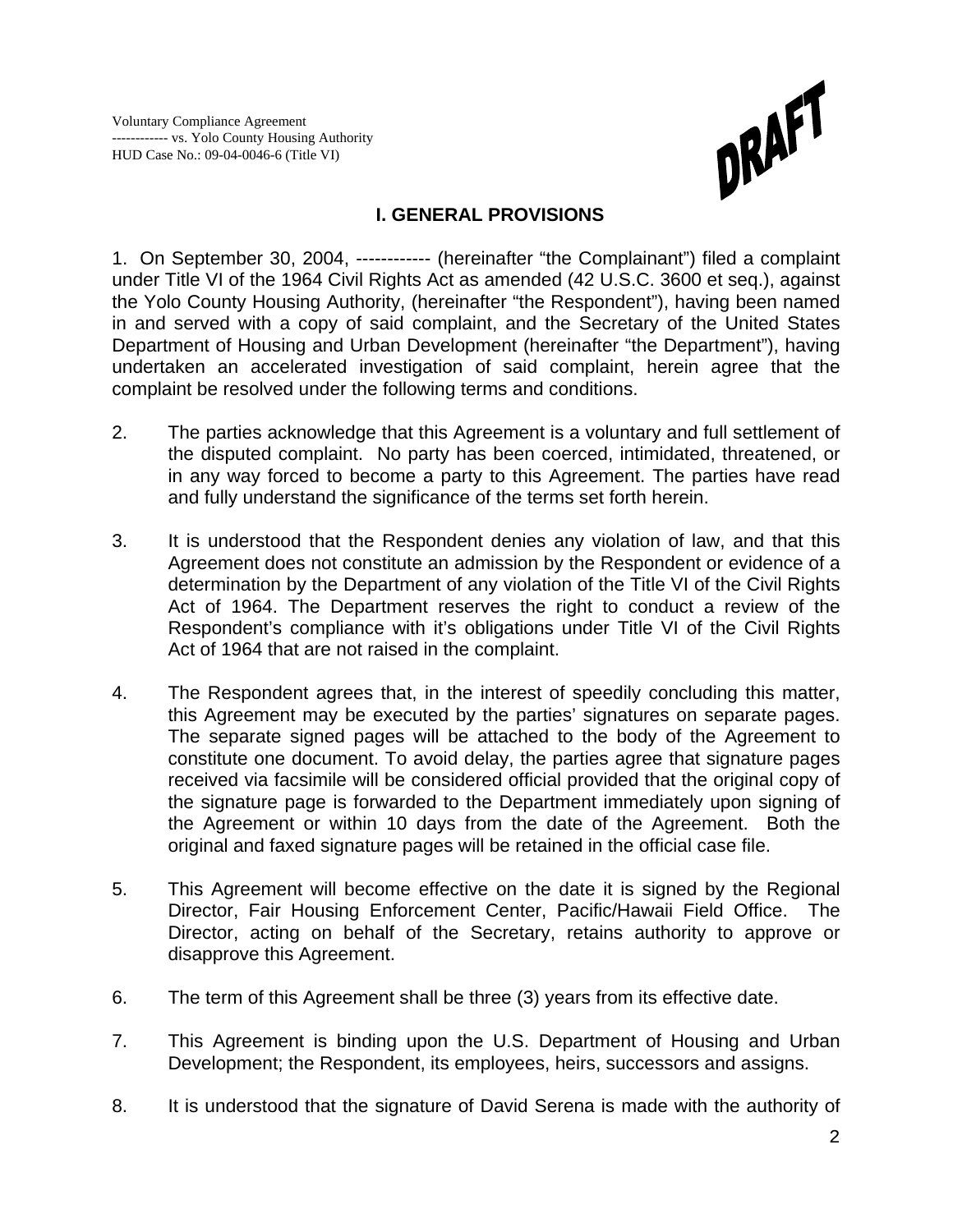

- 9. Pursuant to Section 8 10(b)(4) of the Act, this Agreement shall become a public document. However, the Department will hold confidential all information of a personal or financial nature concerning parties to this Agreement that is not contained in the body of the Agreement.
- 10. No amendment to, modification of, or waiver of any provision of this Agreement shall be effective unless all the following conditions are met: (a) all signatories to the Agreement are notified in advance of the proposed amendment, modification, or waiver; (b) the amendment, modification, or waiver is in writing; and (c) the amendment, modification, or waiver is approved and signed by the Director, Fair Housing Enforcement Center, Pacific/Hawaii Field Office. Any such amendment, modification, waiver or consent shall be effective only in the specific instance and for the specific purpose for which given.

## **II. NON-RETALIATION**

11. Respondent agrees not to retaliate against or interfere with Complainant, or any other persons, on account of their having filed, or aided in the filing of, the complaint which led to this Agreement or in the exercise of any right under the Act or on account of their having aided or encouraged any other person in the exercise or enjoyment of their rights under the Act.

## **III. ACTIONS IN THE PUBLIC INTEREST**

- 12. Title VI of the Civil Rights Act of 1964 and Executive Order 13166 require all recipients of federal financial assistance to fund recipients take responsible steps to ensure meaningful access to benefits and services to Limited English Proficient (LEP) persons.
- 13. Pursuant to the above referenced Executive Order, the Respondent agrees to conduct a four-factor analysis to determine: (1) the number or proportion of LEP persons eligible to be served or likely to be encountered by the program. (2) The frequency with which LEP persons come into contact with the program. (3) The nature and importance of the program to people's lives and (4) the resources available to execute the program within 45 days of the date of the agreement.
- 14. The Respondent further agrees to draft a written Limited English Proficiency (LEP) Plan within 45 days of the date of the agreement designed to ensure meaningful access to their programs and activities by LEP persons. The plan will include the provisions outlined below: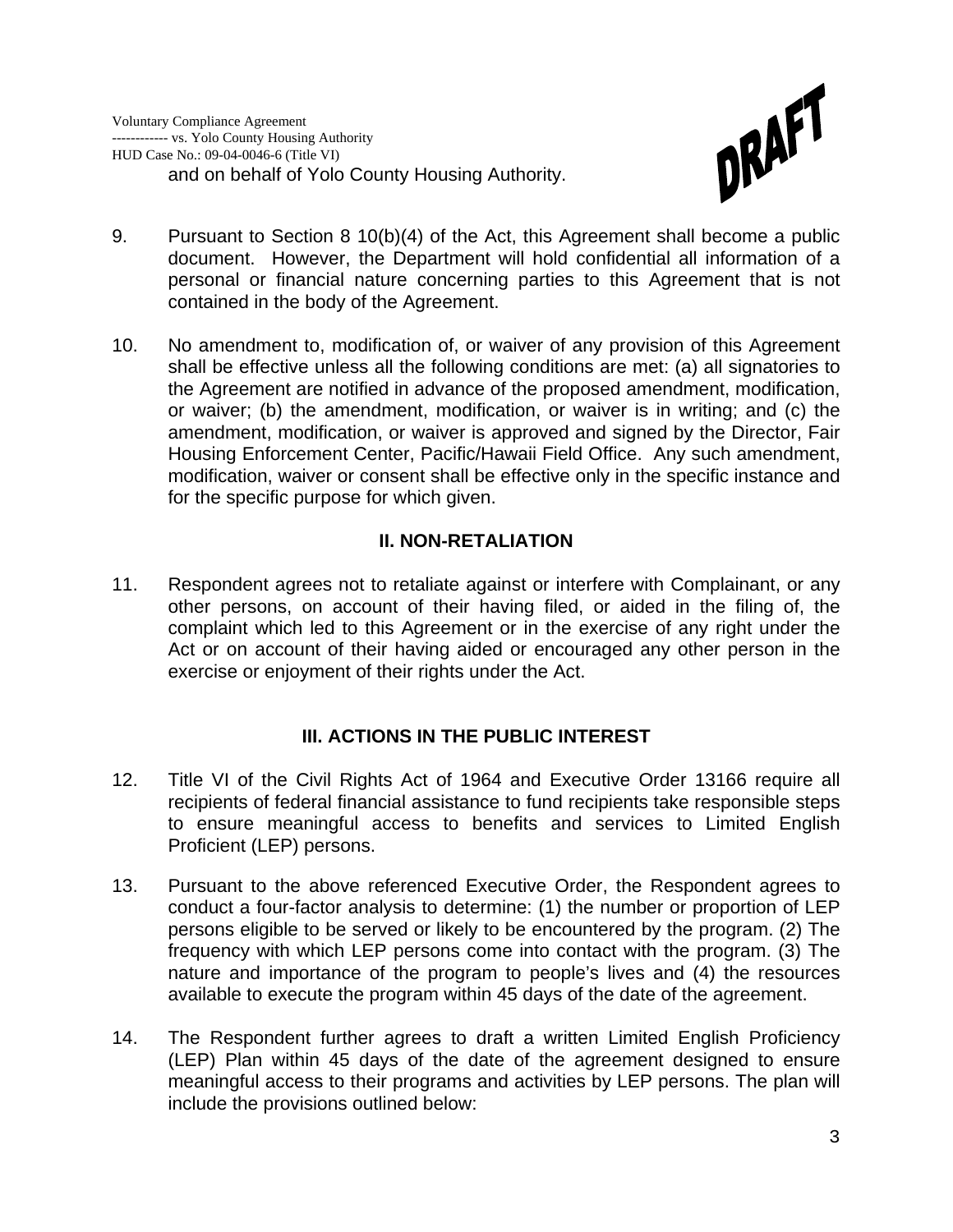

- A. Training to ensure staff members know their obligations to provide meaningful access to information and services for LEP persons
- B. Identification of LEP individuals who need language assistance
- C. Information on ways in which language services will be provided
- D. Procedures for providing notice to LEP persons that services are available free of charge
- E. A monitoring process to periodically assess the effectiveness of the program.
- 12. The plan will include a summary detailing the available options and protocol for providing timely oral and written language services to include:

Oral Language Services

- A. Hiring of bilingual staff
- B. Hiring or contracting interpreters
- C. Using telephone interpreter services
- D. Using community volunteers
- E. Use of family members or friends as interpreters

#### Written Language Services (Translation)

- A. What documents should be translated?
- B. What languages should documents be translated into?
- 12. A copy of the Respondent's LEP Plan and verification of training shall be forwarded to the attention of U.S. Department of Housing and Urban Development, Office of Fair Housing and Equal Opportunity, Attention: Conciliation Review 450 Golden Gate Avenue, San Francisco, CA 94102.
- 13. Respondent shall display and maintain a fair housing poster as described in Part 110.25 of Title 24 of the Code of Federal Regulations, at all locations where dwelling units are offered for sale or rental. Said posters shall be prominently displayed so as to be readily apparent to all persons seeking housing accommodations.
- 18. Respondent agrees that any and all advertisements or postings will contain the following phrase "Equal Housing Opportunity" conspicuously located within the text.
- 19. Title VI of the 1964 Civil Rights Act prohibits any program or activity receiving federal financial assistance from denying a person housing facilities, services, financial aid or other benefits solely on the basis of the person's race, color or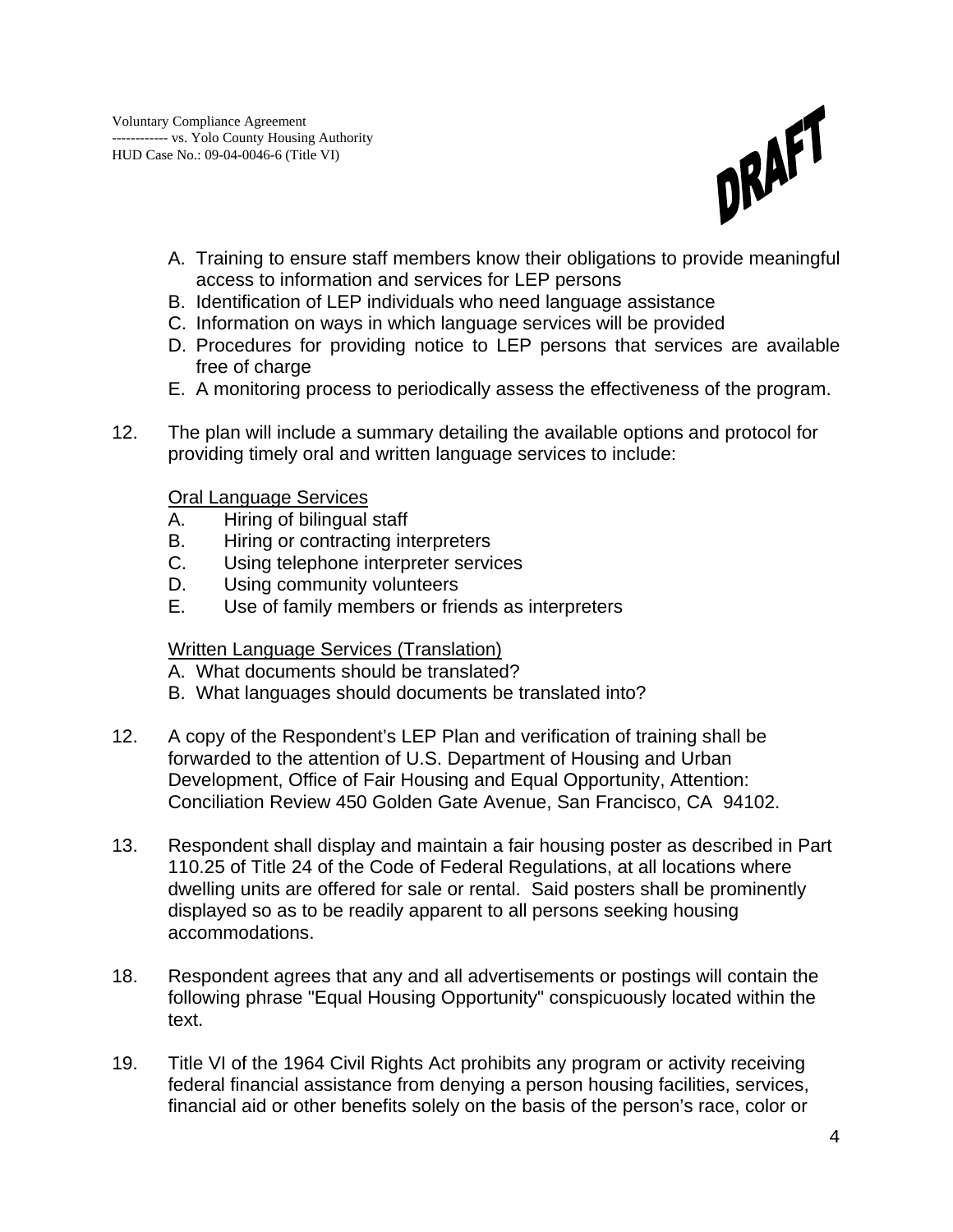

national origin. Yolo County Housing Authority is a recipient of federal financial assistance and is obligated to comply with requirements of Title VI of the 1964

## **VI. COMPLIANCE**

- 20. The Respondent agrees that the Department shall monitor compliance with the terms and conditions specified in this Agreement. As a part of such monitoring, the Department may require written reports concerning compliance, inspect the premises, examine witnesses, and examine and copy pertinent records of the Respondent at any reasonable time during the term of this Agreement.
- 21. The parties agree that should the Department have reasonable cause to believe the Respondent has breached this agreement, the Department shall refer the matter to the Attorney General for enforcement of the terms of the Agreement pursuant to 42 USC 3610(c)

## **VII. REPORTS AND RECORD KEEPING**

- 22. This Agreement contains specific actions that are required of the Complainant and Respondent. These actions must be completed within the specified time frames and the Department must verify satisfactory completion. It is understood that this Agreement may serve as the parties' sole notice of the required contents and deadlines. Failure to provide documentation of compliance with the terms of this Agreement constitutes a breach of the Agreement, and may result in referral of the matter to the Attorney General for enforcement proceedings without further notice.
- 23. As directed by this Agreement, all required certifications and documentation of Compliance must be submitted to:

 U.S. Department of Housing and Urban Development Fair Housing Enforcement Center ATTENTION: CONCILIATION REVIEW Philip Burton Federal Building 600 Harrison Street San Francisco, CA 94107

24. This Agreement does not in any way limit or restrict the Department's authority to investigate any subsequent complaints involving Respondent made pursuant to the Act or any other authority within the Department's jurisdiction.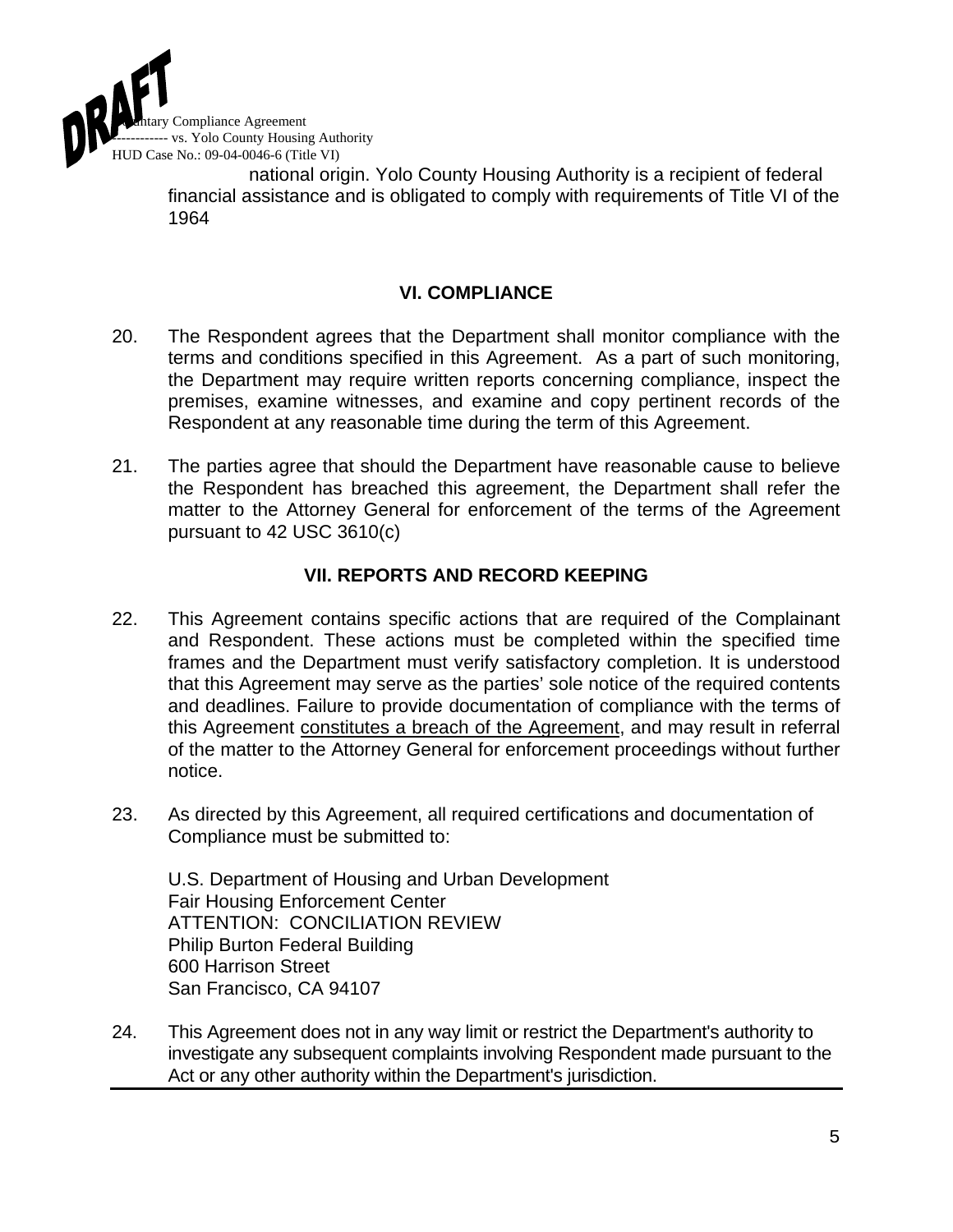

# **SIGNATURE PAGE**

\_\_\_\_\_\_\_\_\_\_\_\_\_\_\_\_\_\_\_\_\_\_\_\_\_\_\_\_\_\_\_\_\_\_\_\_\_\_\_\_\_\_\_\_\_\_\_\_\_\_\_\_\_\_\_\_\_\_\_\_\_\_\_\_\_\_\_\_\_\_\_\_\_\_\_\_

**These signatures attest to the approval and acceptance of this Agreement.** 

------------ ------------ Date

**Complainant**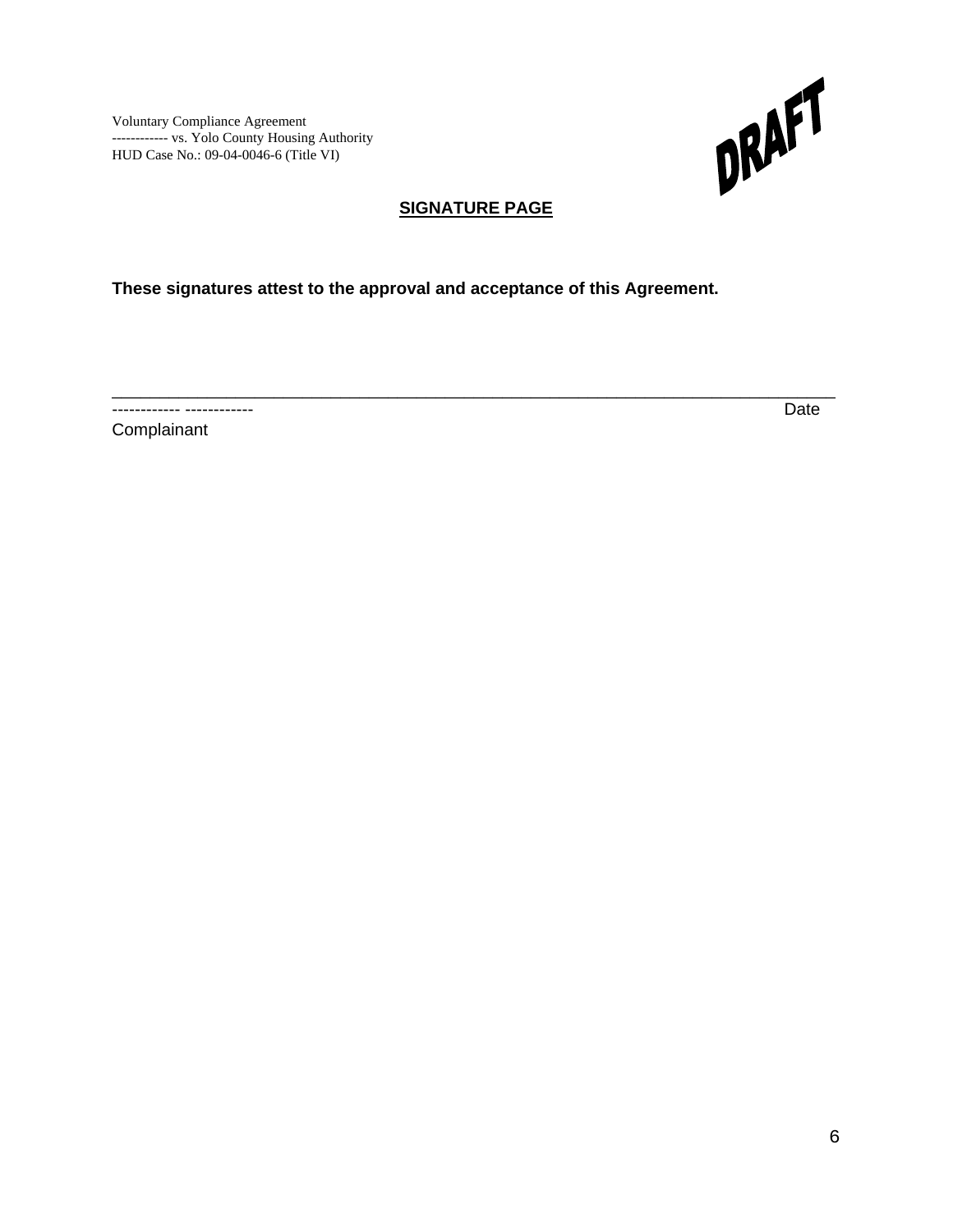#### **SIGNATURE PAGE**

\_\_\_\_\_\_\_\_\_\_\_\_\_\_\_\_\_\_\_\_\_\_\_\_\_\_\_\_\_\_\_\_\_\_\_\_\_\_\_\_\_\_\_\_\_\_\_\_\_\_\_\_\_\_\_\_\_\_\_\_\_\_\_\_\_\_\_\_\_\_\_\_\_\_\_\_

**This signature attest to the approval and acceptance of this Agreement.** 

**The County Housing Authority** Date Date By: David Serena Its: Executive Director Respondent